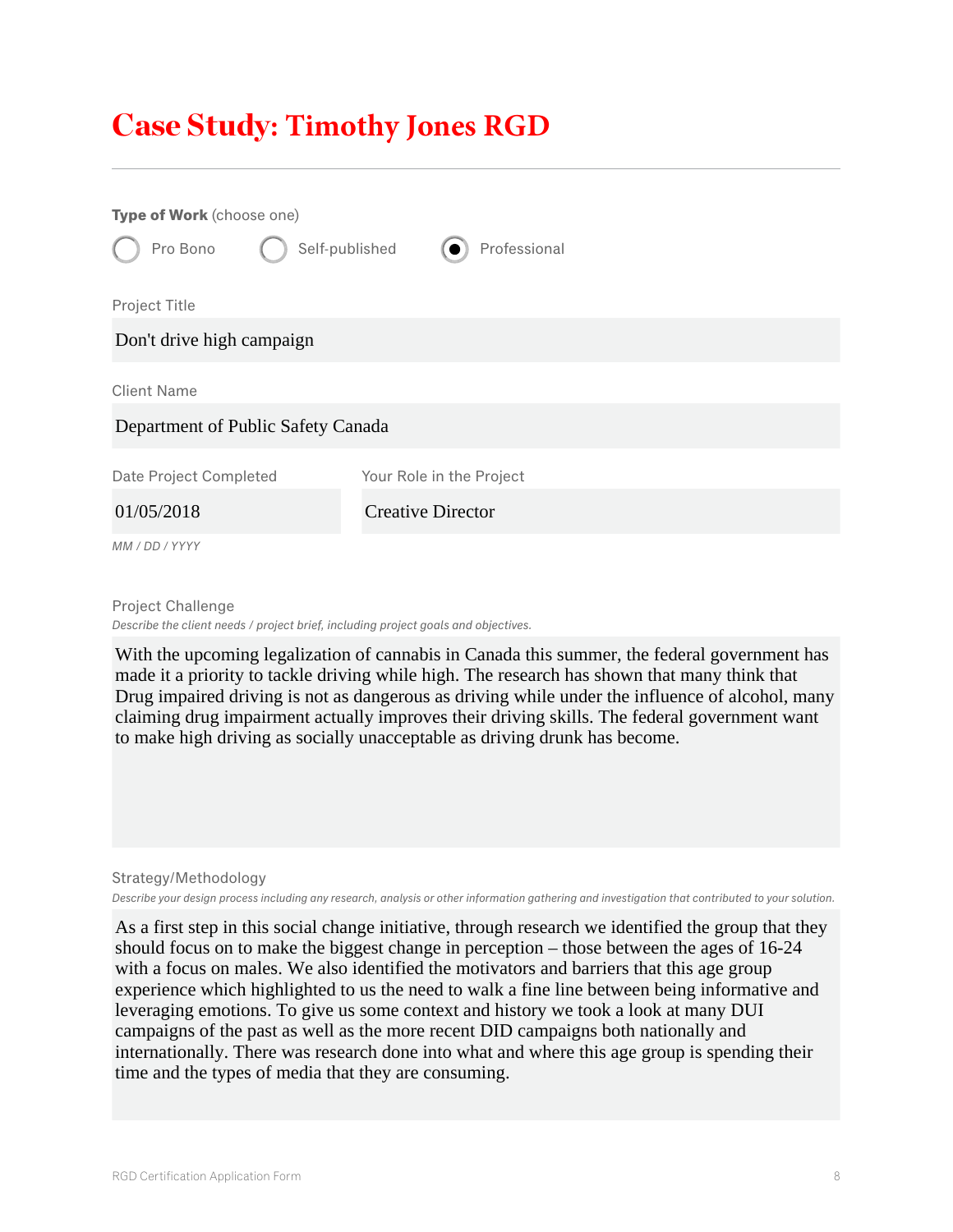## Case Study**: Timothy Jones RGD**

Design Process

*Briefly describe the design process from initial concept exploration and presentation to acceptance by the client.*

Our creative had to have a high level of impact, be straightforward (using plain language and visuals) and fit into the world of our millennial audience. We choose to concentrate our campaign on recreating the world that our audience lives and breaths – social media and their smartphones. We developed 6 executions that were work-shopped with the client and narrowed it down to three concepts. These three concepts were focused tested in 6 locations across Canada with one concept coming out as a clear winner.

Solution/Contribution *Describe your design solution/deliverables and how they achieved project goals and objectives.*

Taking a bold, youthful and straightforward design approach across the multitude of media channels while adapting to the space that our message would exist in – we were successful in creating recall, penetrating our audience and generating conversation.

Results/Impact

*Provide quantitative/qualitative evidence of the effectiveness of your solution and/or how overcoming any special circumstances and/or challenges on the project demonstrate the effectiveness of your solution.*

The two biggest challenges in designing and producing this campaign was approvals and timeline. Because this was a high profile issue and a significant investment from the federal government, there were multiple levels of approvals that we had to pass at every step while always trying to ensure the integrity and effectiveness of the campaign. The second challenge was a compressed timeline, the client wanted this in market by a certain date and there was no negotiation. We had about half the normal required time to produce all pieces for delivery. This was only possible through regular touch points and status meetings as well as a lot of overtime.

## Supporting Materials and times of the signal signals are changed and times in the signal signal signal signals

Is this project available for viewing online?

 $\bigcup$  Yes, at the following URL:  $\bigcup$  Yes, at the tollowing URL:  $\overline{\phantom{a}}$  and social tactics generally methods generally methods generally methods generally methods generally methods generally methods generally methods generally methods generally methods generally methods generally

No, I will upload my materials:

from Nov 2017 to Jan 2017 to Jan 2017 to Jan 2017 to Jan 2017 to Jan 2017 to Jan 2017 to Jan 2017 to Jan 2018<br>The San 2018 was 31.7 million. The San 2018 was 31.7 million. The San 2017 to Jan 2018 was 31.7 million. The S

Click to Attach File...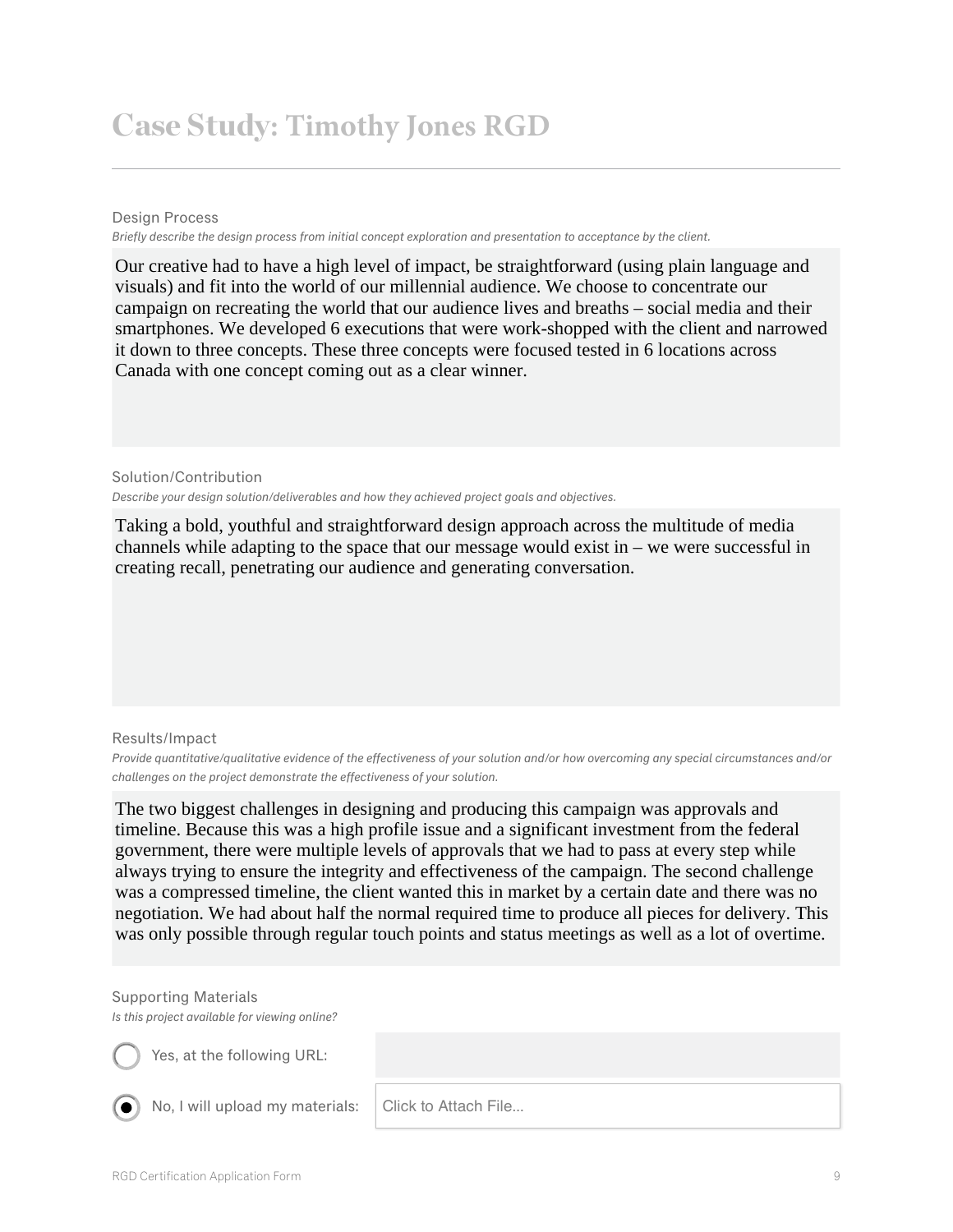## Department of Public Safety, High driving campaign





Gouvernement<br>du Canada

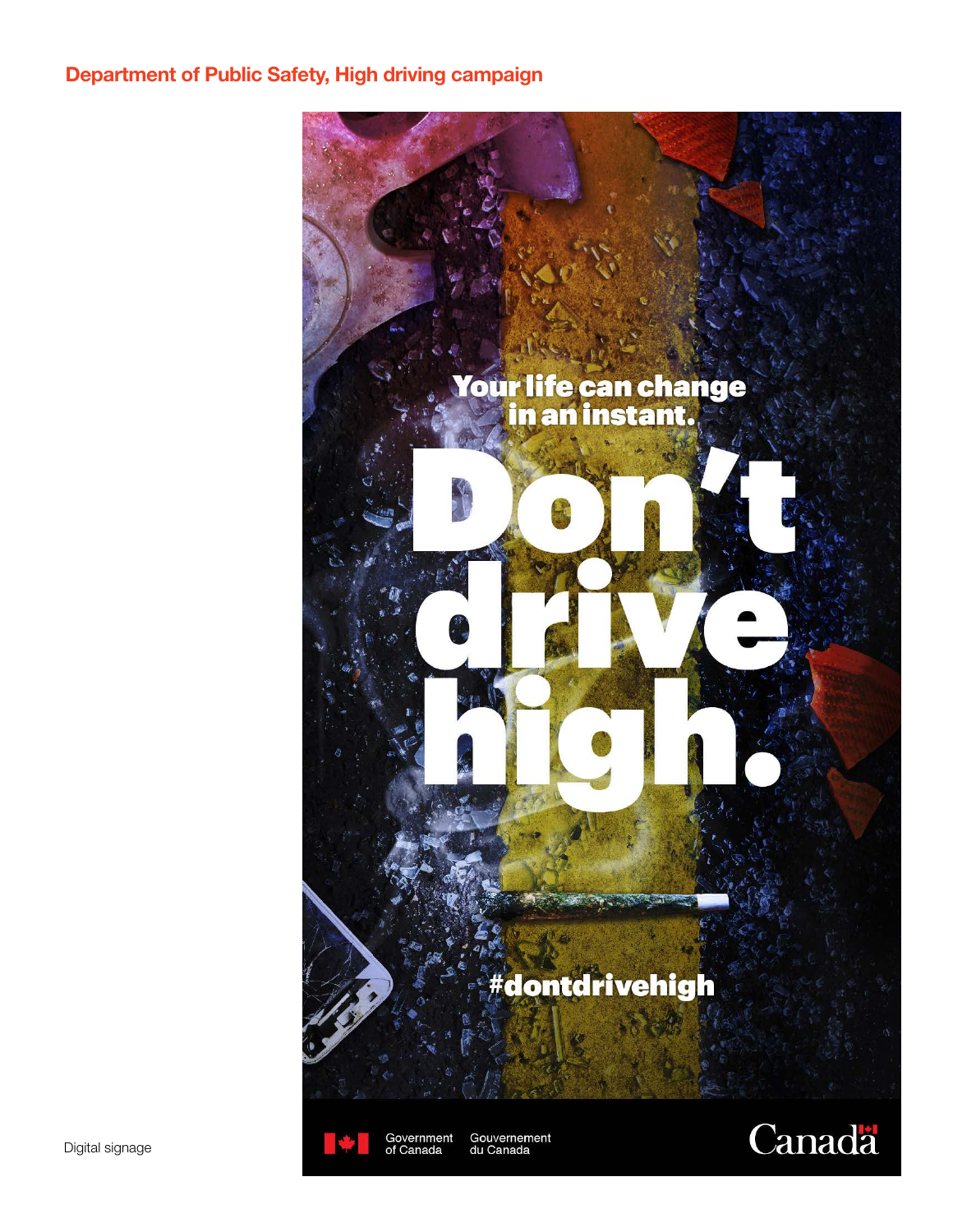



Hope you're having a great holiday season!





My name's Didi.



I'm a bot designed to help prevent drug-impaired driving.

Do you want to know more about me?

Tell me more  $\cdots \quad \circledcirc$ 

Okay! Like I said, my name is Didi

I can teach you more drug-impaired driving, or I can help you find a ride home if you need one.



Or, if you need someone to talk to about any drug-related issues, I can point you to some helpful resources.



Facebook chatbot